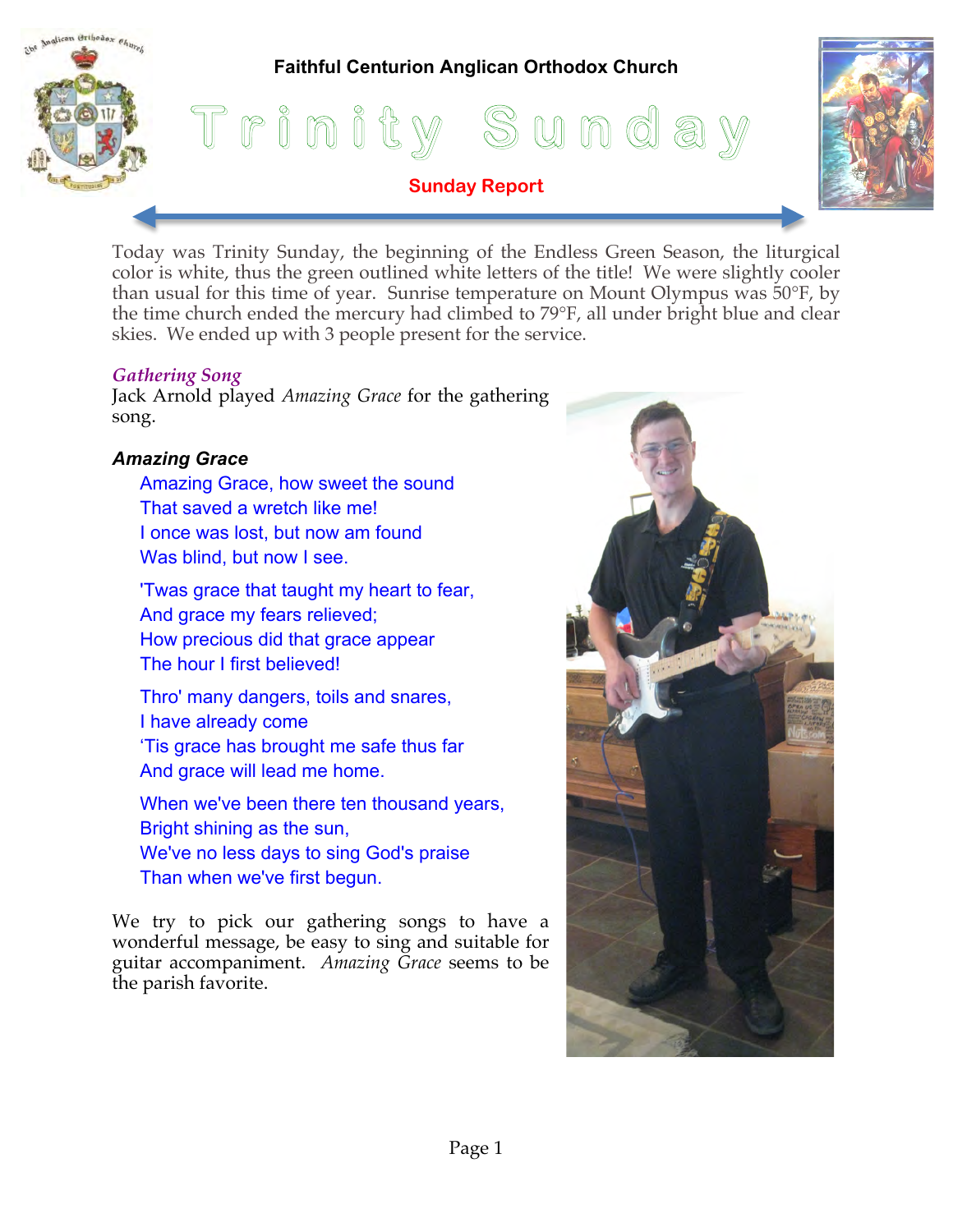## **Trinity Joke**<sup>1</sup>

Jesus said, "Whom do men say that I am?"

And his disciples answered and said, "Some say you are John the Baptist returned from the dead; others say Elias or other of the old **Biblical** prophets."

And Jesus answered and said, "But whom do you say that I am?"

Peter answered and said, "Thou art the  $Logos^2$ , existing in the Father as His rationality and then, by an act of His will, being generated, in consideration of the various functions by which God is related to his creation, but only on the fact that Scripture speaks of a Father, and a Son, and a Holy Spirit, each member of the Trinity being coequal with every other member, and each acting inseparably with and interpenetrating every other member, with only an economic subordination



within God, but causing no division which would make the substance no longer simple."

And Jesus answering, said, "Say what?"3



### *Propers*

Each Sunday there are Propers: special prayers and readings from the Bible. There is a Collect for the Day; that is a single thought prayer, most written either before the re-

 $1$  Courtesy of the Rev. Munachi Ezeogu

<sup>&</sup>lt;sup>2</sup> The Gospel of John identifies the Logos, through which all things are made, as divine (theos), and further identifies Jesus as the incarnation of the Logos. As the Logos, Jesus Christ is God in self-revelation (Light) and redemption (Life). He is God to the extent that he can be present to man and knowable to man. The Logos is God,[Jn 1:1] ... Yet the Logos is in some sense distinguishable from God, for "the Logos was with God."[Jn 1:1] God and the Logos are not two beings, and yet they are also not simply identical. ... The Logos is God active in creation, revelation, and redemption. – Frank Stagg

 $3$  Did you ever wonder what difference the translation makes? Consider while "the Word was God" is by far the most common English translation, non-Trinitarian groups such as the Jehovah's Witnesses (in the *New World Translation* and their edition of the *Emphatic Diaglott* and Unitarians (in Thomas Belsham's modification of William Newcome's version) translate "the Word was a god."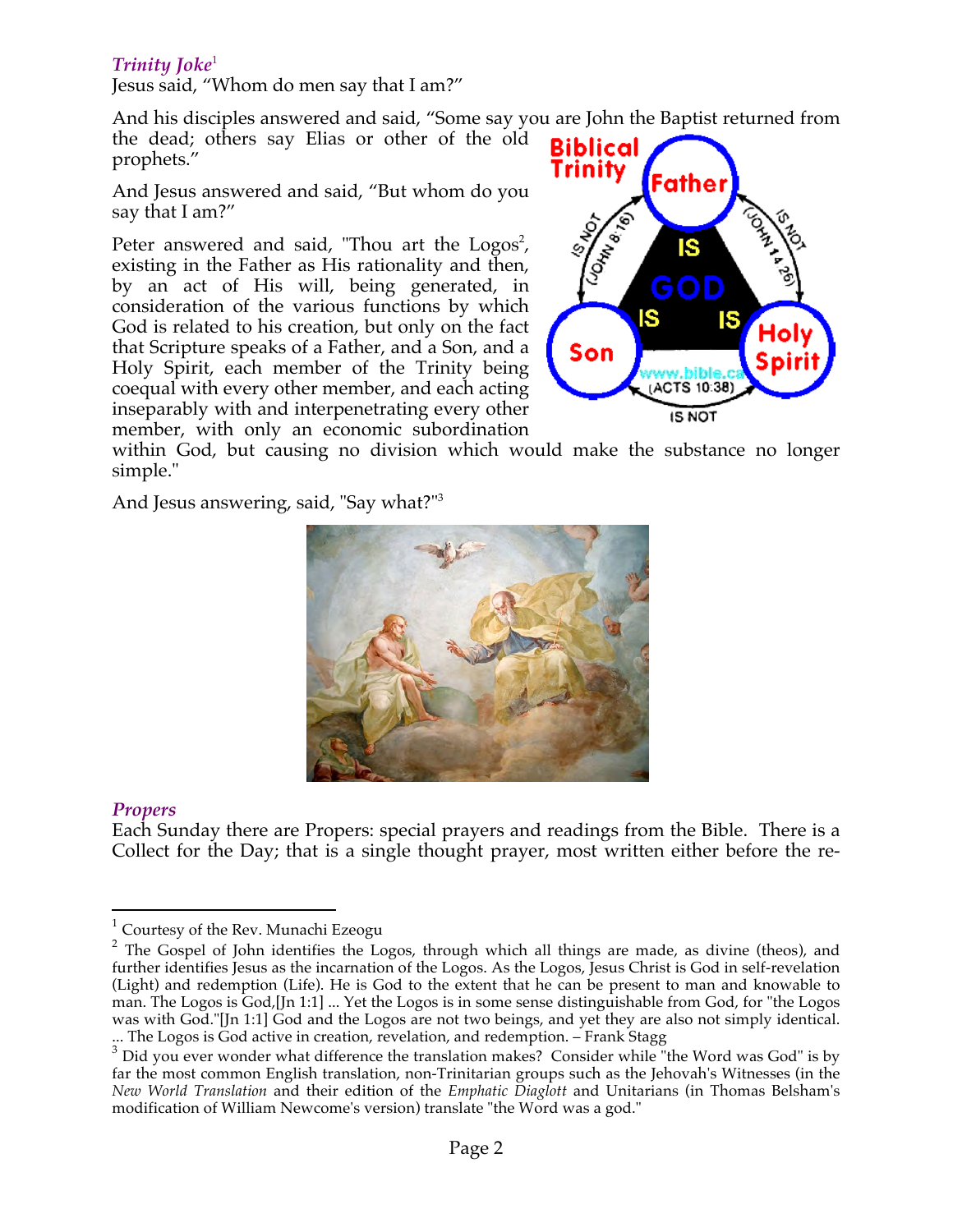founding of the Church of England in the 1540s or written by Bishop Thomas Cranmer, the first Archbishop of Canterbury after the re-founding.

The Collect for the Day is to be read on Sunday and during Morning and Evening Prayer until the next Sunday. The Epistle is normally a reading from one of the various Epistles, or letters, in the New Testament. The Gospel is a reading from one of the Holy Gospels, Matthew, Mark, Luke and John. The Collect is said by the minister as a prayer, the Epistle can be read by either a designated reader (as we do in our church) or by one of the ministers and the Holy Gospel, which during the service in our church is read by an ordained minister or our Deacon Striker.

The propers are the same each year, except if a Red Letter Feast, that is one with propers in the prayerbook, falls on a Sunday, then those propers are to be read instead, except in a White Season, where it is put off. Red Letter Feasts, so called because in the Altar Prayerbooks the titles are in red, are special days. Most of the Red Letter Feasts are dedicated to early saints instrumental in the development of the church, others to special events. Some days are particularly special and the Collect for that day is to be used for an octave (eight days) or an entire season, like Advent or Lent.

The Propers for today are found on Page 186-188, with the Collect first:

# Trinity Sunday.

*The Collect.*

**LMIGHTY** and everlasting God, who hast given unto us thy servants grace, by the confession of a true faith, to acknowledge the glory of the eternal Trinity, and in the power of the Divine Majesty to worship the Unity; We beseech thee that thou wouldest keep us stedfast in this faith, and evermore defend us from all adversities, who livest and reignest, one God, world without end. *Amen.* **A**

Dru Arnold read this morning's Epistle, which was written in the Fourth Chapter of the

Revelation of Saint John the Divine beginning at the First Verse. John attempts to show us the majesty and glory of heaven using words. The picture he paints is intended to be awe inspiring and seems to meet that goal handily:

FTER this I looked, and, behold, a door was opened in heaven: and the first voice FTER this I looked, and, behold, a door was opened in heaven: and the first voice which I heard was as it were of a trumpet talking with me; which said, Come up hither, and I will shew thee things which must be hereafter. And immediately I was in the spirit: and, behold, a throne was set in heaven, and one sat on the throne. And he that sat was to look upon like a jasper and a sardine stone: and there was a rainbow



round about the throne, in sight like unto an emerald. And round about the throne were four and twenty seats: and upon the seats I saw four and twenty elders sitting, clothed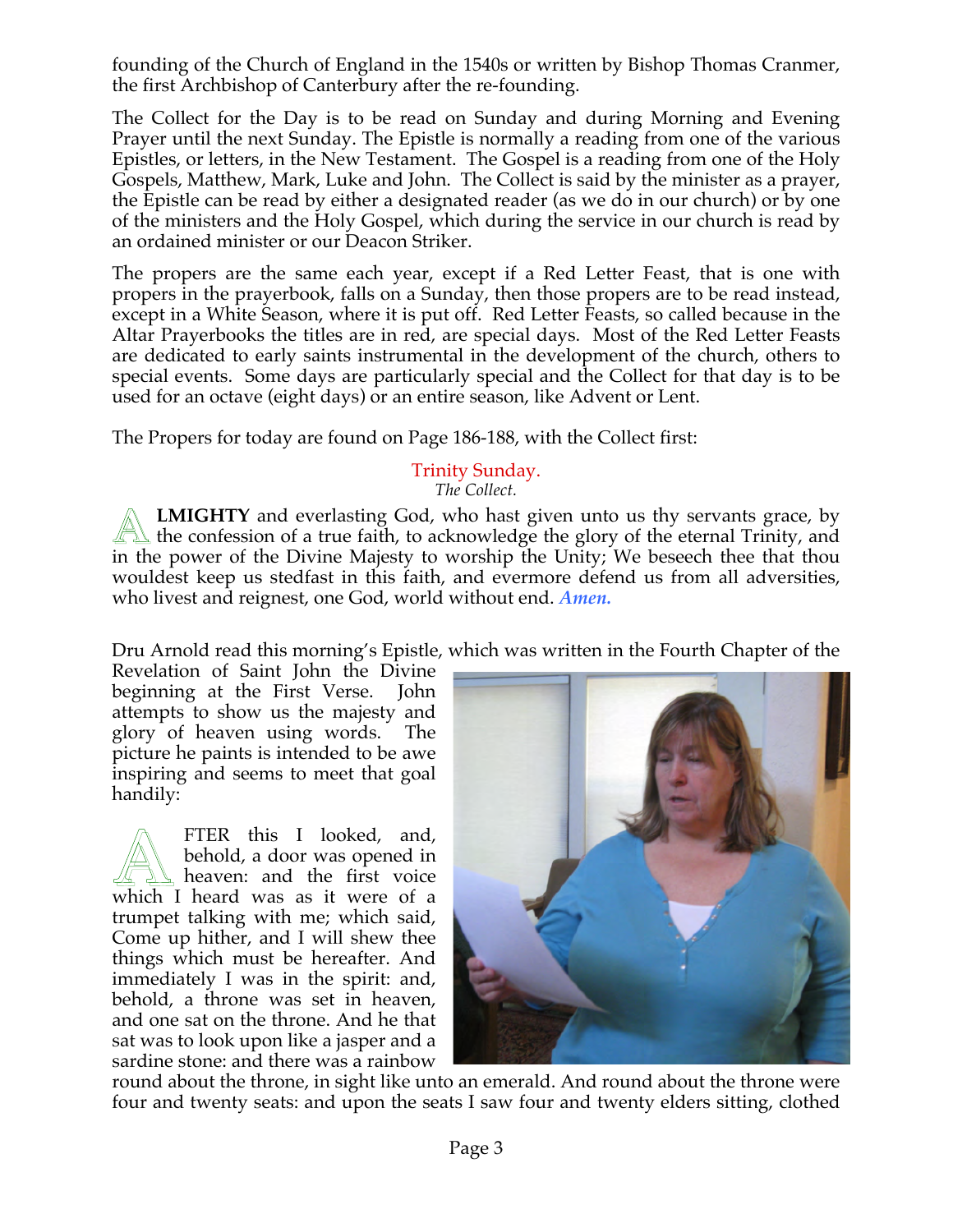in white raiment; and they had on their heads crowns of gold. And out of the throne proceeded lightnings and thunderings and voices: and there were seven lamps of fire burning before the throne, which are the seven Spirits of God. And before the throne there was a sea of glass like unto crystal: and in the midst of the throne, and round about the throne, were four living creatures full of eyes before and behind. And the first was like a lion, and the second like a calf, and the third had a face as a man, and the fourth was like a flying eagle. And the four living creatures had each of them six wings about him; and they were full of eyes within: and they rest not day and night, saying, Holy, holy, holy, Lord God Almighty, which was, and is, and is to come. And when those living creatures give glory and honour and thanks to him that sat on the throne, who liveth for ever and ever, the four and twenty elders fall down before him that sat on the throne, and worship him that liveth for ever and ever, and cast their crowns before the throne, saying, Thou art worthy, O Lord, to receive glory and honour and power: for thou hast created all things, and for thy pleasure they are, and were created.

Deacon Striker Jack Arnold read today's Gospel which came from the Third Chapter of

the Gospel according to Saint John beginning at the First Verse:

 $\Box$  HERE was a man of the Pharisees, named Nicodemus, a ruler of the Jews: the same came to Jesus by **THERE was a man of the Pharisees,<br>named Nicodemus, a ruler of the<br>Jews: the same came to Jesus by<br>night, and said unto him, Rabbi, we know** that thou art a teacher come from God: for no man can do these miracles that thou doest, except God be with him. Jesus answered and said unto him, Verily, verily, I say unto thee, Except a man be born again, he cannot see the kingdom of God. Nicodemus saith unto him, How can a man be born when he is old? Can he enter the second time into his mother's womb, and be born? Jesus answered, Verily, verily, I say unto thee, Except a man be born of water and of the Spirit, he cannot enter into the kingdom of God. That which is born of the flesh is flesh; and that which is born of the Spirit is spirit. Marvel not that I said unto thee, Ye must be born again. The wind bloweth



where it listeth, and thou hearest the sound thereof, but canst not tell whence it cometh, and whither it goeth: so is every one that is born of the Spirit. Nicodemus answered and said unto him, How can these things be? Jesus answered and said unto him, Art thou a master of Israel, and knowest not these things? Verily, verily, I say unto thee, We speak that we do know, and testify that we have seen; and ye receive not our witness. If I have told you earthly things, and ye believe not, how shall ye believe, if I tell you of heavenly things? And no man hath ascended up to heaven, but he that came down from heaven, even the Son of man which is in heaven. And as Moses lifted up the serpent in the wilderness, even so must the Son of man be lifted up: that whosoever believeth in him should not perish, but have eternal life.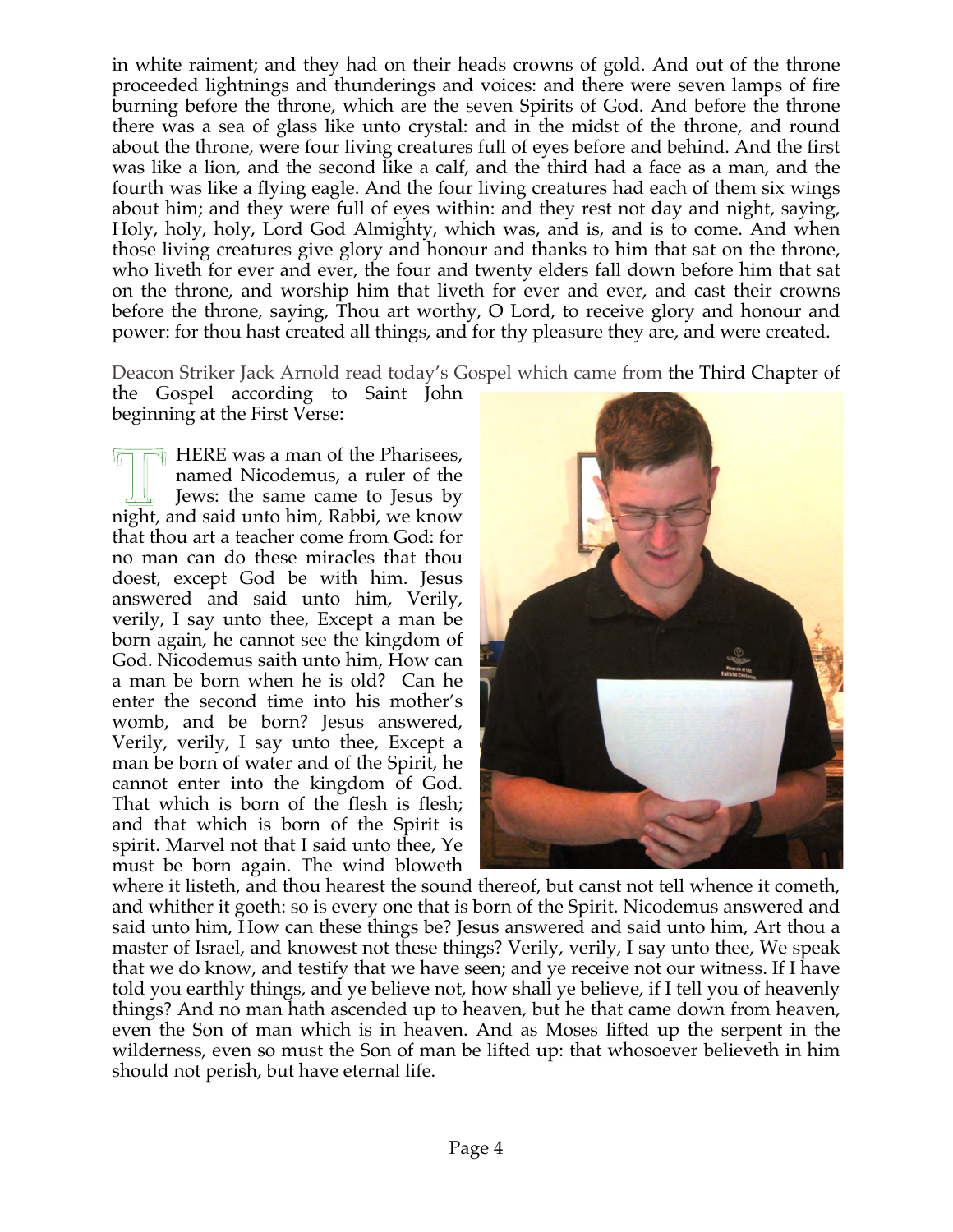## *Sermon – Time and Action*

Today's sermon was on the basic concept of the Triune God, that is the Father, Son and



Holy Ghost and how they were introduced to us through time and the Bible in particular. Today's sermon brought the Collect, Epistle and Gospel together and is partly contained in the forewords above.

Consider these words from the Collect:

… acknowledge the glory of the eternal Trinity, and in the power of the Divine Majesty to worship the Unity …

In the Collect, we acknowledge that there is a Triune God, that is three aspects of God; God the Father, God the Son and God the Holy Ghost. A Triune God, that is Three in One, not three separate Gods or godlets, but a single being with three aspects. How does this work?

The honest answer is – WE DON'T KNOW. We just have been told there are three and They are ONE. We know how parts of the thing work, but not all. Like secrets, we don't really have a need to know, so we have not been told. We know that God the Father sent The Son to be our Savior. We know that the Holy Ghost breathed life into the world, and brings comfort and understanding. We know that God is I AM. We know They all have always been and always will be. A lot we don't know, but we can certainly be kept busy with what we do know. That must be enough for the here and now.

But, what of later? If we have eternal life, we have it now and later. What comes later? Heaven. What is heaven? John attempts to tell us. He attempts to show us the majesty and glory of heaven using words. The picture he paints is intended to be awe inspiring

and seems to meet that goal handily. The main thing we can be certain of is that we will not be disappointed. We speculate as to will this or that be in heaven? When we get there the answer will manifest itself and you will have no regrets. In heaven there is no disappointment. Heaven is the real world, where things are bright, not dull and dark as though looking through a glass.

So, how do we get to the real world from these Shadowlands? There is but one way, the Einbahnstraße.

Jesus Christ.

We must be born of the spirit? What spirit?

The Holy Ghost. We must accept that we in and of ourselves will never be perfect. No one gets in to heaven unless they are accounted as perfect. We will never be perfect in and of ourselves. Should we

quit trying? Not, we are commanded to follow our Christ. Will we fail? Without

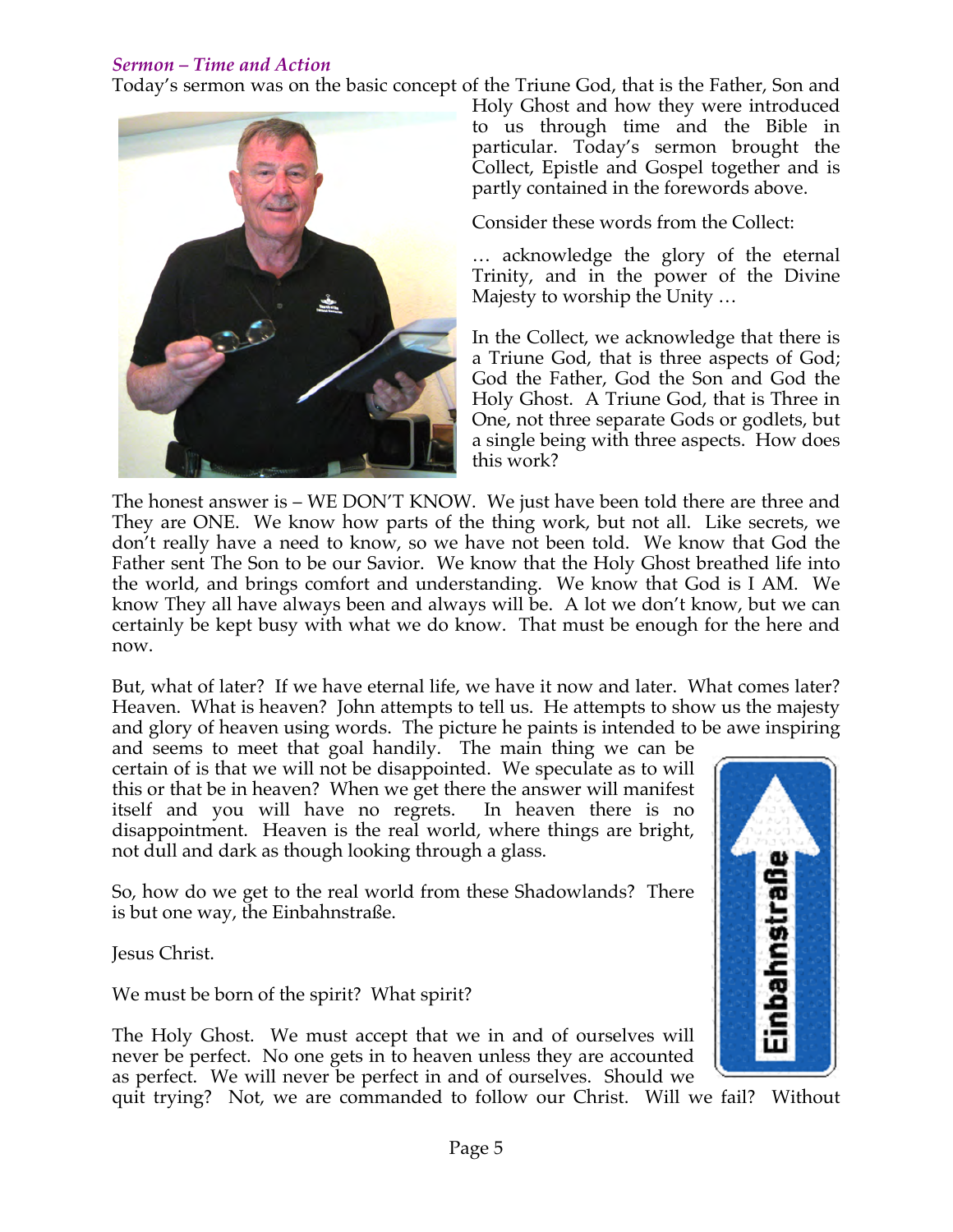question. What is the solution? To believe and follow the Christ. To open our hearts to the Holy Ghost that we might believe in full and accept the help from the Christ that our imperfection needs to be His followers.

To follow God, we need Christ as our leader and the Holy Ghost as our compass.

There is but one way to heaven.

That easy to find, easy to follow, easy to hike path does not lead to the summit where eternal life in the real world awaits. Open your heart to the Holy Ghost, use His Power to follow our Lord to God who awaits in heaven.

### *Bishop Ogles' Sermon*

We are oft fortunate to get copies of Bishop Jerry's sermon notes. Today is one of those Sundays. Today's sermon starts off with the collect.

It will give you a lot to consider in your heart.

#### **Sermon Notes Trinity Sunday 3 June 2012 Anno Domini**

#### Trinity Sunday. *The Collect.*

**LMIGHTY** and everlasting God, who hast given unto us thy servants grace, by the confession of a true faith, to acknowledge the glory of the eternal Trinity, and in the power of the Divine Majesty to worship the Unity; We beseech thee that thou wouldest keep us stedfast in this faith, and evermore defend us from all adversities, who livest and reignest, one God, world without end. *Amen.* **A**



*1. There was a man of the Pharisees, named Nicodemus, a ruler of the Jews: 2 The same came to Jesus by night, and said unto him, Rabbi, we know that thou art a teacher come from God: for no man can do these miracles that thou doest, except God be with him. 3 Jesus answered and said unto him, Verily, verily, I say unto thee, Except a man be born again, he cannot see the kingdom of God. 4 Nicodemus saith unto him, How can a man be born when he is old? can he enter the second time into his mother's womb, and be born? 5 Jesus answered, Verily, verily, I say unto thee, Except a man be born of water and of the Spirit, he cannot enter into the kingdom of God. 6 That which is born of the flesh is flesh; and that which is born of the Spirit is spirit. 7 Marvel not that I said unto thee, Ye must be born again. 8 The wind bloweth where it listeth, and thou hearest the sound thereof, but canst not tell whence it cometh, and whither it goeth: so is every one that is born of the Spirit. 9 Nicodemus answered and said unto him, How can these things be? 10 Jesus answered and said unto him, Art thou a master of Israel, and knowest not these things? 11 Verily, verily, I say unto thee, We speak that we do know, and testify that we have seen; and ye receive not our witness. 12 If I have told you earthly things, and ye believe not, how shall ye believe, if I tell you of heavenly things? 13 And no man hath ascended up to heaven, but he that came down from heaven, even the Son of man which is in heaven. 14 And as Moses lifted up the serpent in the wilderness, even so must the Son of man be lifted up: 15 That whosoever believeth in him should not perish, but have eternal life. 16 For God so loved the world, that he gave his only begotten Son, that whosoever believeth in him should not perish, but have*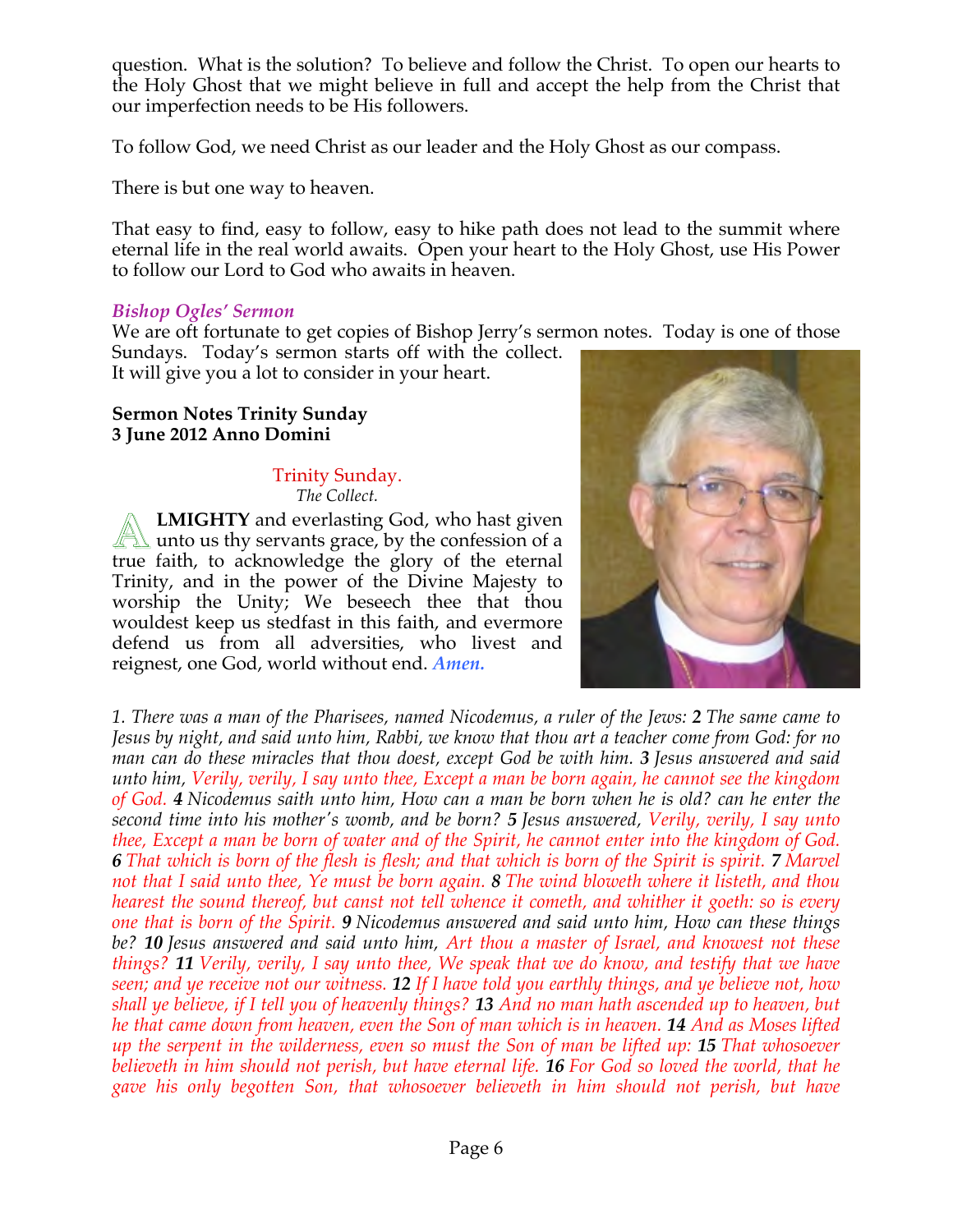Today's text is about the change of the heart that we call *regeneration.*

Precisely what IS regeneration and how does it occur?

 Regeneration is not merely an IMPROVEMENT of character brought about through effort and study of classical philosophy, or even of the study of God's Word. Regeneration is that complete change of character that occurs through the process of being born anew in Christ. Anything that is born is a new creature. Anything that is born anew is also a new creature whose former character and

And habits have disappeared. – or even died with the old self (which was also dead before coming to Christ). It is not an improvement of disposition, but a fundamental change in nature.

 There was once a drop of water that found itself puddle in a dirty and unsavory gutter drain. It was constantly subject to being spat upon and frequented by mosquitoes laying their larvae in the water. The little drop of water looked everyday up to the beautiful blue skies above and yearend, for once, to be clean and pure, and separated from the filth of the gutter. The yearning of its heart was heard in heaven, and the warmth of the sun began to draw the small droplet up, up, and away from the filth it had always known. Being drawn higher and higher, the air around the droplet was no longer foul and smelly, but clear and pristine. Yet, it was drawn still higher by the force of the sun to levels of colder and colder air. The winds took up the droplet of water and carried it far away where it became a beautiful, white snowflake. It was deposited on the heights of Mt. Everest where its beauty could be seen, mingled with other snowflakes, for many miles around. The droplet of water, transformed by the power of Heaven, had moved from the lowest and dirtiest place, to the highest and most beautiful on earth. That is regeneration, and that is the power of God to make new the soul of man.

### *1. There was a man of the Pharisees, named Nicodemus, a ruler of the Jews: 2 The same came to Jesus by night*

 We see a contrast being drawn in the text between a man of great power, wealth, and learning; and the Lord Jesus Christ who did not have a place to lay His head. Nicodemus was an influential member of the ruling Sanhedrin. He was a Pharisee who truly sought more knowledge. But Nicodemus was also keen to the politics of the day and did not wish to be exposed as someone who would be an admirer of Christ – at least not until he had come to know Him for the Lord that He was. So Nicodemus came under cover of darkness.

 Earlier in the day, Nicodemus had seen Christ drive out the money changers and those who made merchandise of the House of God. He had heard, that day, His strange but refreshing counsel: *Take these things hence; make not my Father's house an house of merchandise.* (John 2:16) He had heard the profound and beautiful teachings of Christ and seen His miracles. His logical mind could not deny that Jesus had strange powers that could only come from God, unlike those political posers who sat with him of the Sanhedrin.

If we desire to know a man better, we must find out where He is and talk with him.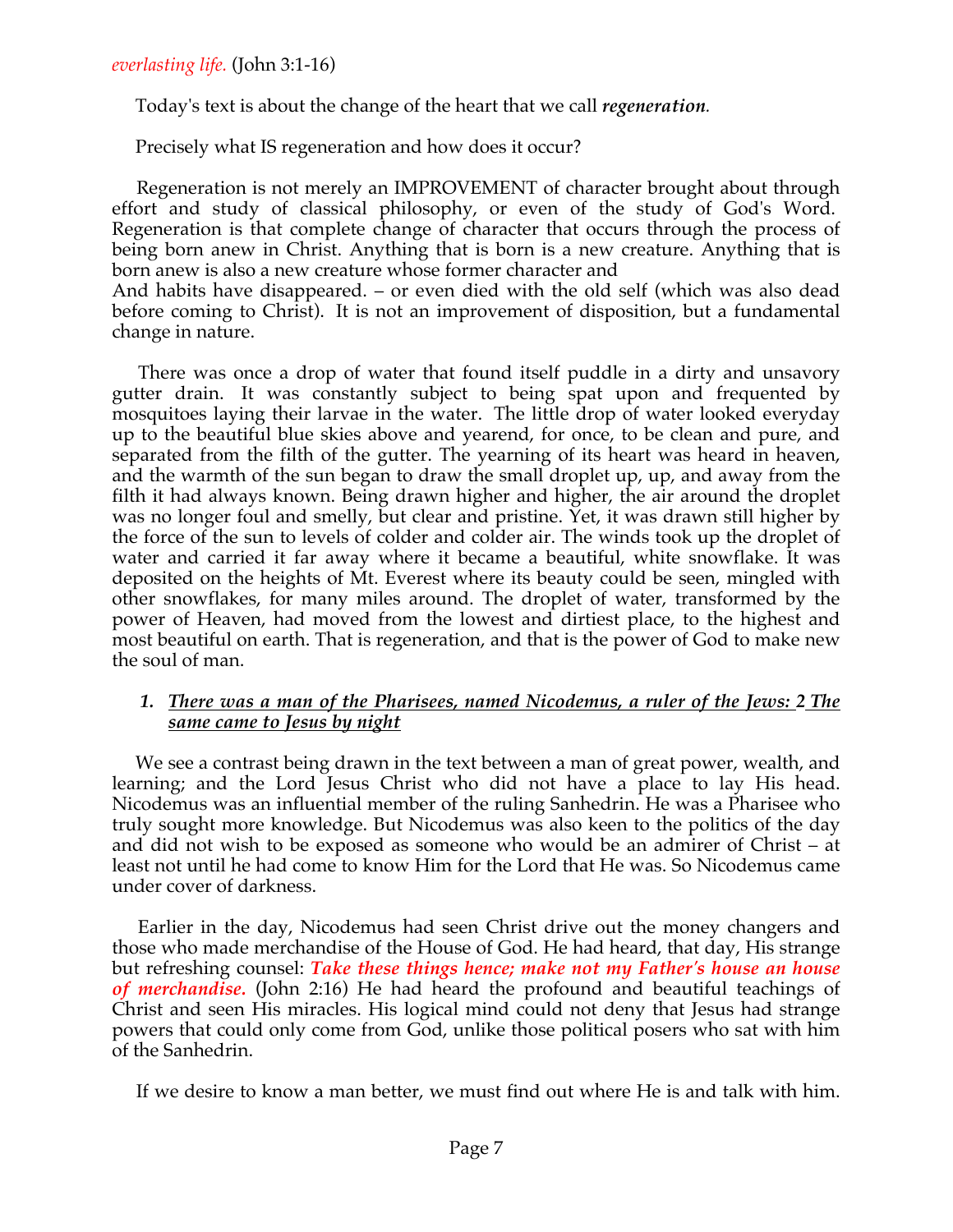Nicodemus obviously had scouted out Christ to know where He was sleeping in Jerusalem that first Passover of Christ's ministry.

### *……… and said unto him, Rabbi, we know that thou art a teacher come from God: for no man can do these miracles that thou doest, except God be with him*

 Nicodemus has the least seed of faith in his heart, but it was enough to drive him to Christ. He recognized the power of God in Christ and he must settle the issue before the dawning of another day. Though he comes here at night, he later publicly defends Christ in the Sanhedrin (John 7:50-52) and even publicly goes with Joseph of Arimethaea to claim the body of Christ for burial even under threat of retribution from Rome and the Jewish rulers (John 19:39). The one who came by night later became one who feared no one but God. John considers the change in Nicodemus so significant that he always makes reference to Nicodemus in later references as "he who came to Jesus by night."

 Jesus is frank in His approach to Nicodemus. He knows the heart of Nicodemus, and He knows that complete transparency and blunt truth is the very thing Nicodemus desires.

 *Verily, verily, I say unto thee, Except a man be born again, he cannot see the kingdom of God.* Jesus tells Nicodemus what he desperately NEEDS to know, not that which his ears would have been comforted to hear. Nicodemus is considered himself to be a great teacher, yet he calls Christ RABBI., or Teacher. Nicodemus is not too proud to accept the role of student before superior knowledge of a better Teacher. But these words of Christ are simply too amazing for Nicodemus to grasp.

*4 Nicodemus saith unto him, How can a man be born when he is old? can he enter the second time into his mother's womb, and be born?* This is not a frivolous response by Nicodemus. He does not ask *WHY*, but *HOW*. If Jesus were making reference to the Gentiles, Nicodemus could have understood somewhat, but Jesus is speaking to a ruler of the Jews – the presumed people of God! To Nicodemus, it does not make sense, but he trusts in the superior wisdom of Christ to shed light on the matter. Our first longings of faith must be satisfied through deeper inquiry even if we risk ridicule by the world.

 5. *Verily, verily, I say unto thee, Except a man be born of water and of the Spirit, he cannot enter into the kingdom of God. 6 That which is born of the flesh is flesh; and that which is born of the Spirit is spirit. 7 Marvel not that I said unto thee, Ye must be born again* Nicodemus belonged to a religion that based salvation upon a complete obedience to the Law written on Tables of Stone. It was a difficult concept to receive that his entire previous training had been lacking. Christ points to a change that is alien to Nicodemus' thinking. There is the story of an owner of a clothing store that decided to clean his main display window. He gathered his cleaning materials and went outside to clean. After working diligently, the window appeared immaculate with the exception of a single troubling blemish high up on the glass. Regardless the efforts and elbow grease used to clean the spot; it remained a glaring flaw in an otherwise clear glass. At last he discovered that the dirty blemish was not on the outside, but the INSIDE of the glass. Regardless our efforts to dress and beautify our persons, we cannot cleanse the heart by dressing the outward appearance with good works. *Purge me with hyssop, and I shall be clean: wash me, and I shall be whiter than snow.* (Psalms 51:7) God cleans us inside first with the purgative of the Holy Spirit ere making our appearance clean on the outside. If the heart is full of filth, it matters not the outward APPEARANCE.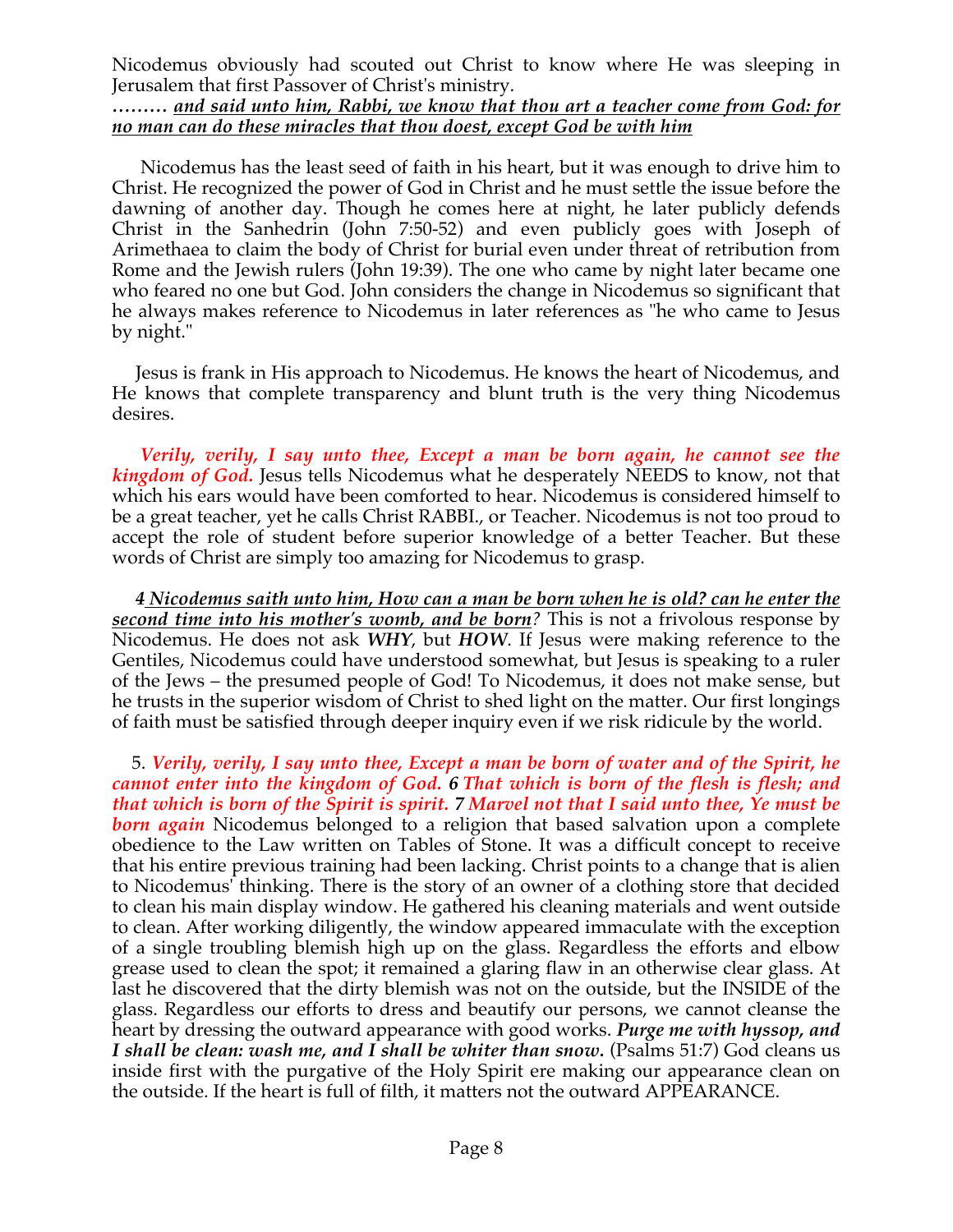When we lay down this life, we lay down the body of flesh before our parents who gave us our traits and hereditary and features of flesh. We then are drawn in the spirit back to the Father who gave us the Spirit of Life. *Or ever the silver cord be loosed, or the golden bowl be broken, or the pitcher be broken at the fountain, or the wheel broken at the cistern. Then shall the dust return to the earth as it was: and the spirit shall return unto God who gave it.* (Eccl 12:6-7)

 *8 The wind bloweth where it listeth, and thou hearest the sound thereof, but canst not tell whence it cometh, and whither it goeth: so is every one that is born of the Spirit.* Does any man have the key to the gate of the wind, to open and close as he deems fit? The Wind is no different in certain aspects than the Holy Spirit. We do not know the source of the wind, but we KNOW it has a source. We can hear the wind if we are quiet and attentive. It literally whispers as that still, small voice of God. (1 Kings 19:12) We cannot say its direction or where it is going. The Wind is unseen just as the Holy Spirit is unseen. We see its effects, but not its essence. Those who are born of God have been touched by that Wind of the Holy Spirit. Their change is complete and not prideful in display.

 Can you imagine Nicodemus' eyes squinting in effort to understand this strange new doctrine? *9 Nicodemus answered and said unto him, How can these things be? 10 Jesus answered and said unto him, Art thou a master of Israel, and knowest not these things* Nicodemus is very much like many who are educated in theology and who press a point of an olive until it becomes a watermelon. He is well educated but, unfortunately, in things that are not real. Jesus points out his ignorance to him. Many prominent theologians of our day lack the simple wisdom of a poor farmer who knows the Lord. This was Nicodemus' problem, but he is open to amendment in understanding. I wish we all were.

 *11 Verily, verily, I say unto thee, We speak that we do know, and testify that we have seen; and ye receive not our witness. 12 If I have told you earthly things, and ye believe not, how shall ye believe, if I tell you of heavenly things?* Jesus places His evidence before the bar. He taught often in parables so that the simple farmer or fisherman could grasp greater spiritual truth when illustrated by earthly logic. But those educated too much in `theological error' may not be able to grasp the simplicity of the Gospel which a child can easily grasp. It is not faith and knowledge that saves us, but `faith in Christ' and right knowledge of Him. We may know the print in a thousand theological works, but if we lack the nature of a little child in faith, we are lost

. *13 And no man hath ascended up to heaven, but he that came down from heaven, even the Son of man which is in heaven.* Despite the delusional dreams and copyrighted commercial works of many today, no one has ascended to heaven or come down but Christ.

 *14 And as Moses lifted up the serpent in the wilderness, even so must the Son of man be lifted up: 15 That whosoever believeth in him should not perish, but have eternal life.* God sent fiery serpents among the Children of Israel in the Wilderness for their sins. When they pleaded for relief, God told Moses to erect a brass serpent on a pole for all to look unto when bitten that they might live. The serpent represented our sins that are crucified on the cross with Christ. Looking to the sacrifice of Christ, for our own sins, we are saved from eternal death. (Numbers 21:6-9) We have the same symbolized in the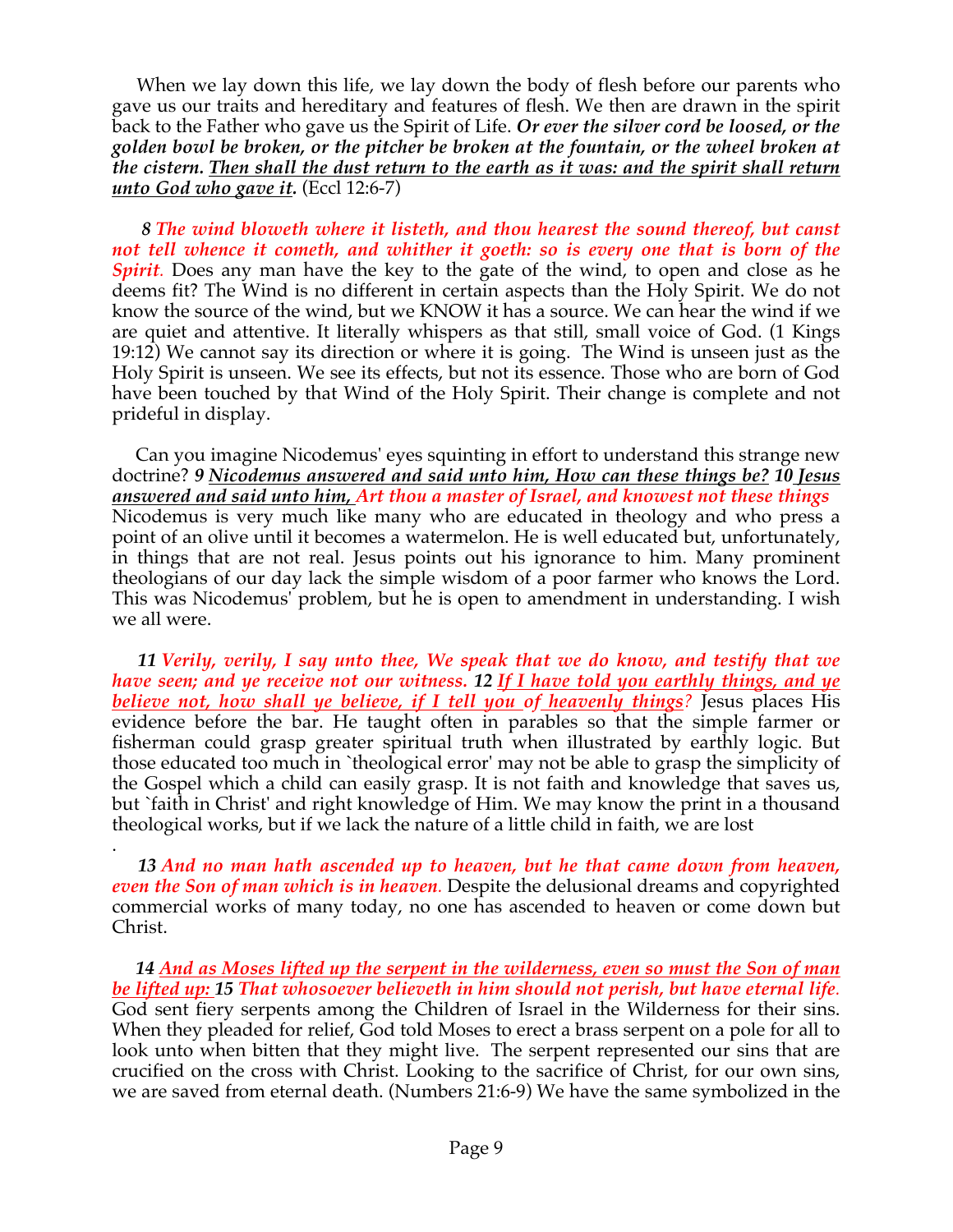medical kadusa today.

 *16 For God so loved the world, that he gave his only begotten Son, that whosoever believeth in him should not perish, but have everlasting life* Do not be deceived by modern versions of the Bible such as the NIV. Jesus Christ is the literal ISSUE of the Father. He is God because He is of the same substance with God. Not a son or daughter through the adoption that we are, but the true and issuing Son of the Father – the only Begotten, not One and Only!

## *Bishop Dennis Campbell's Sunday Sermon*

As is oft the case, we are honored to present Bishop Dennis' Sunday sermon presented



to his parish. Dennis has a special sermon for Trinity Sunday:

**The Holy Trinity** Trinity Sunday June 3, 2012

Today marks one the high points in our Anglican cycle of prayer. In a sense, today is the destination toward which we have been moving through all the seasons of the cycle of

prayer. Today is the day we commemorate the full revelation of God as Father, Son, and Holy Spirit. Thus, we have called this day Trinity Sunday.

The Trinity is the foundational doctrine of the Bible and the Christian faith. It is so central that to misunderstand or deny the Trinity is to misunderstand or deny every other doctrine of Christianity. The Trinity is a deep and mysterious truth, but it is well stated for us in many places. The Nicene Creed is almost entirely about the Trinity, and it has become the foundation for many of the later statements about Him. The first five of our Anglican "Articles of Religion" are about the Holy Trinity, and we could even say Articles II through V explain the first Article, which says;

There is but one living and true God, everlasting, without body, parts, or passions; of infinite power, wisdom, and goodness; the Maker and Preserver of all things both visible and invisible. And in unity of this Godhead there be three Persons, of one substance, power, and eternity; the Father, the Son, and the Holy Ghost.

We are not going to do a doctrinal study of the Trinity today. We need to do that some time, because, as I said a few moments ago, the Trinity is the foundation of all Christian doctrine, and of the entire Bible. But today I want to look back over the recent weeks of our cycle of prayer, looking at the way the Trinity, in other words, the way God Himself, is the answer to all our needs and prayers.

The first half of our cycle of prayer deals with the major doctrines of the Bible. But it does not deal with them in an academic way; it takes us into them devotionally. One of the major, and very valid, complaints people have about the study of doctrine is that it often seems too ivory towerish and unrelated to life. But our cycle of prayer is doctrinally devotional. It takes us through the preparation for the Messiah, the ministry of Christ, and the advent of the Holy Spirit. It leads us into the deep things of God; things like the nature and ministry of Christ, the nature and being of God, and the full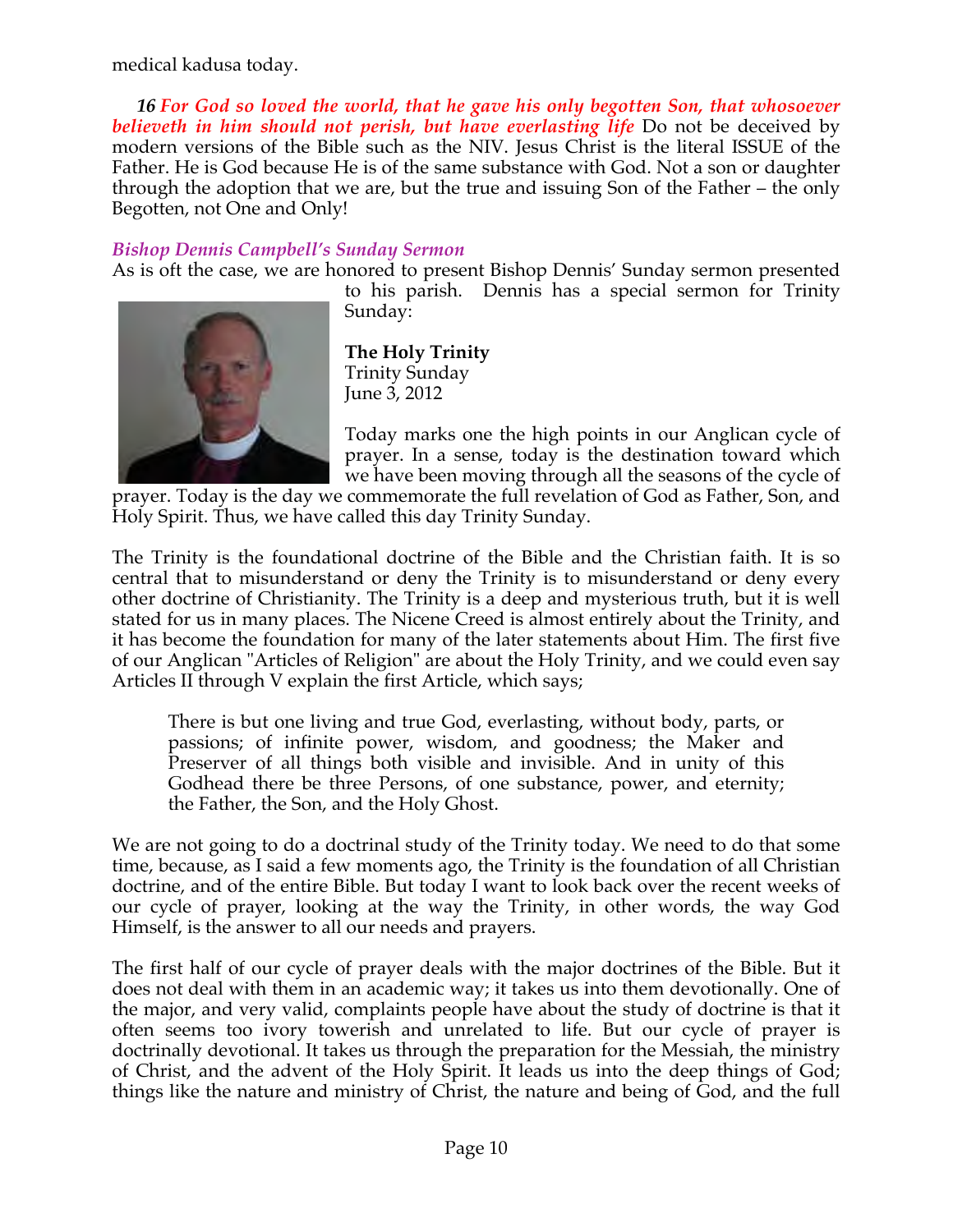revelation of God as Father, Son, and Holy Ghost. But we are not led into these things simply to gain intellectual knowledge of propositional truth. We are led into the deep things of God that we may love and worship Him. We learn about God in order to adore the wonderful being and works of God.

We begin in Advent. Praying for grace to cast away the works of darkness and put on the armour of light, we are led to worship the grace of God, who, perfect in every way, invites imperfect sinners into His presence and love. In the Collect for the second Sunday of Advent we are led to look for God in the Holy Bible. We pray that we may hear, read, mark, learn and inwardly digest Scripture so by its teachings we may embrace the blessed hope of everlasting life in Christ. In Christmas we adore a helpless infant, who, though without the external trappings of wealth and station in life, is none other than God with us. Through Christmas, Epiphany, and Lent, we follow the life and ministry of that infant through manhood and death. Passion Sunday recalls the terrible price God paid to reconcile us unto Himself. What wonderful love it was when God the Creator died for man the creature's sin. But Easter celebrates His victory over sin and death. What power lies in the hand of God that even death itself is easily conquered by Him in the Resurrection.

In the Sundays of Easter Season we begin to look to the Holy Spirit and the Trinity. The Trinity is the foundation of all. He is the basis of everything we have been praying for. All of the teachings of the Scriptures we have been looking at all through the year have been leading us to know and adore God, the Holy Trinity. The first Sunday after Easter we asked God to help us put away malice and wickedness, so we might serve Him in purity and truth. At that time we had just completed Scripture readings that followed Christ to the cross and the resurrection. Knowing that it was for us that He went to the cross, we prayed that we might turn from sin and serve Him. On the second Sunday of Easter we prayed that we would follow the example of Christ in holiness of life. On the third Sunday we prayed that we would be enabled to avoid things contrary to Christ, and to "follow all such things as are agreeable" to Him.

All of our prayers during this time were the proper responses of faith by those who saw afresh the mighty love of God in the sacrificial death of Christ. But on the Fourth Sunday of Easter, we added a different emphasis to our cycle of prayer. It was not easy to see at first glance. We continued to ask for holiness. But in the Collect for that Sunday we affirmed that God alone can order our unruly wills and affections. And we asked God to enable us to love the things He commands and desire the things He promises. The new emphasis was on God as the only power to bring our sinfulness under control and to love and desire the things of God. We began there an increasing emphasis on the power of God as the only hope "that among the sundry and manifold changes of the world, our hearts may surely be there fixed, where true joys are to be found; through Jesus Christ our Lord."

We began to shift our attention to the Holy Spirit. In Easter we emphasized that it was impossible that we sinners could ever have peace with God, unless God Himself did something to pay the price of our sin. He did this in Christ, on the cross. In the following Sundays we emphasized that it is also impossible for us to live the life of faith and holiness unless God Himself supernaturally enables us. He did this by sending the Holy Spirit. All of the prayers and emphasis of our cycle of prayer through the Easter Season have been about holiness. In all of them we have sought to put God first. But this is a task too great for us. As we have attempted to be holy, we have known the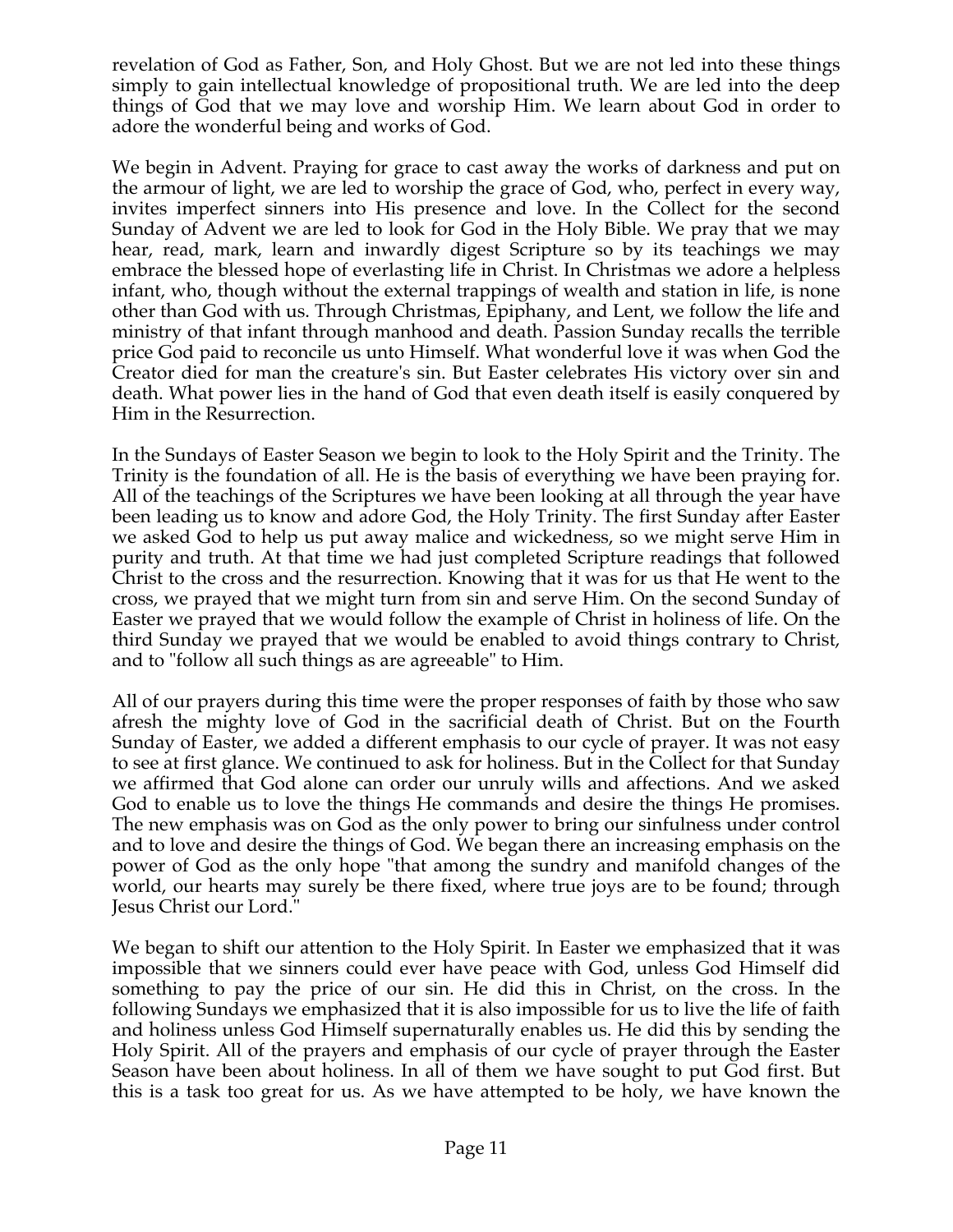truth of our Lord's words to the sleeping disciples, "the spirit is willing, but the flesh is weak." We must have a power greater than our own. We must have power only God can give. He alone can order our unruly wills and affections. He alone can enable our actions to match our desire for holiness.

On Rogation Sunday we took this one step further, praying "that by thy holy inspiration we may think those things that are good, and by thy merciful guiding may perform the same." Inspiration means to instill life and power. In this case it is to put life and power into our desire to think and do the things of God. We are utterly dependent on God for this ability. He must inspire us, or we will be unable to accomplish this holy intention.

On Ascension Day we recalled that Christ rose bodily into the presence of God, and we asked that we might dwell there with Him by faith. But look at the way God is described in the Collect for Ascension Day. He is Christ, the Father, and the Holy Ghost, one God. We were being reminded that God has made a way for us to live a holy and Godly life. It is not by our own power, but by His. The Holy Spirit is our inspiration and our power.

On the Sunday after Ascension this doctrine was brought out much more fully. "Leave us not comfortless; but send to us thine Holy Ghost," we prayed. It is no accident that this prayer accompanied the reading from John 14:26 and following, which tells us of the comfort and help the Holy Spirit brings to His people.

Thus we were brought to Pentecost, or, "Whitsuntide." The meaning of Pentecost is that the full presence and power of God is come to His people. Christ is God with us; the Spirit is God in us. The Spirit is unity with God that is deeper and fuller than we can ever imagine. The ability to think and do the things of holiness is ours through the Spirit of God Himself. It is true we could never accomplish holiness by ourselves. If God will not keep us by His power we will fall rapidly and finally back into sin and hell. If God will not dwell within us and empower us to do His will, we can never hope to live a holy life any more than we could hope to save ourselves apart from Christ. But God has come to us. He has not left us orphaned. He has not left us in despair. He has come to dwell in us. In Whitsun Week we have rejoiced that He has sent unto us His Holy Spirit to enlighten and strengthen us to His service, to direct and rule us according to His will, to comfort us in affliction, to lead us into all truth, and to bring us together that we may manifest His power among all peoples. Today, Trinity Sunday, we have met to worship the Unity and to rejoice in the knowledge of our God.

Let us pray."

**LMIGHTY** and everlasting God, who hast given unto us thy servants grace, by **EMIGHTY** and everlasting God, who hast given unto us thy servants grace, by the confession of a true faith, to acknowledge the glory of the eternal Trinity, and in the power of the Divine Majesty to worship the Unity; We beseech thee that thou wouldest keep us stedfast in this faith, and evermore defend us from all adversities, who livest and reignest, one God, world without end. *Amen.*

+Dennis Campbell

Bishop, Anglican Orthodox Church Diocese of Virginia Rector, Holy Trinity Anglican Orthodox Church Powhatan, Virginia www.HolyTrinityAnglicanOrthodoxChurch.org www.lifeinthescriptures.blogspot.com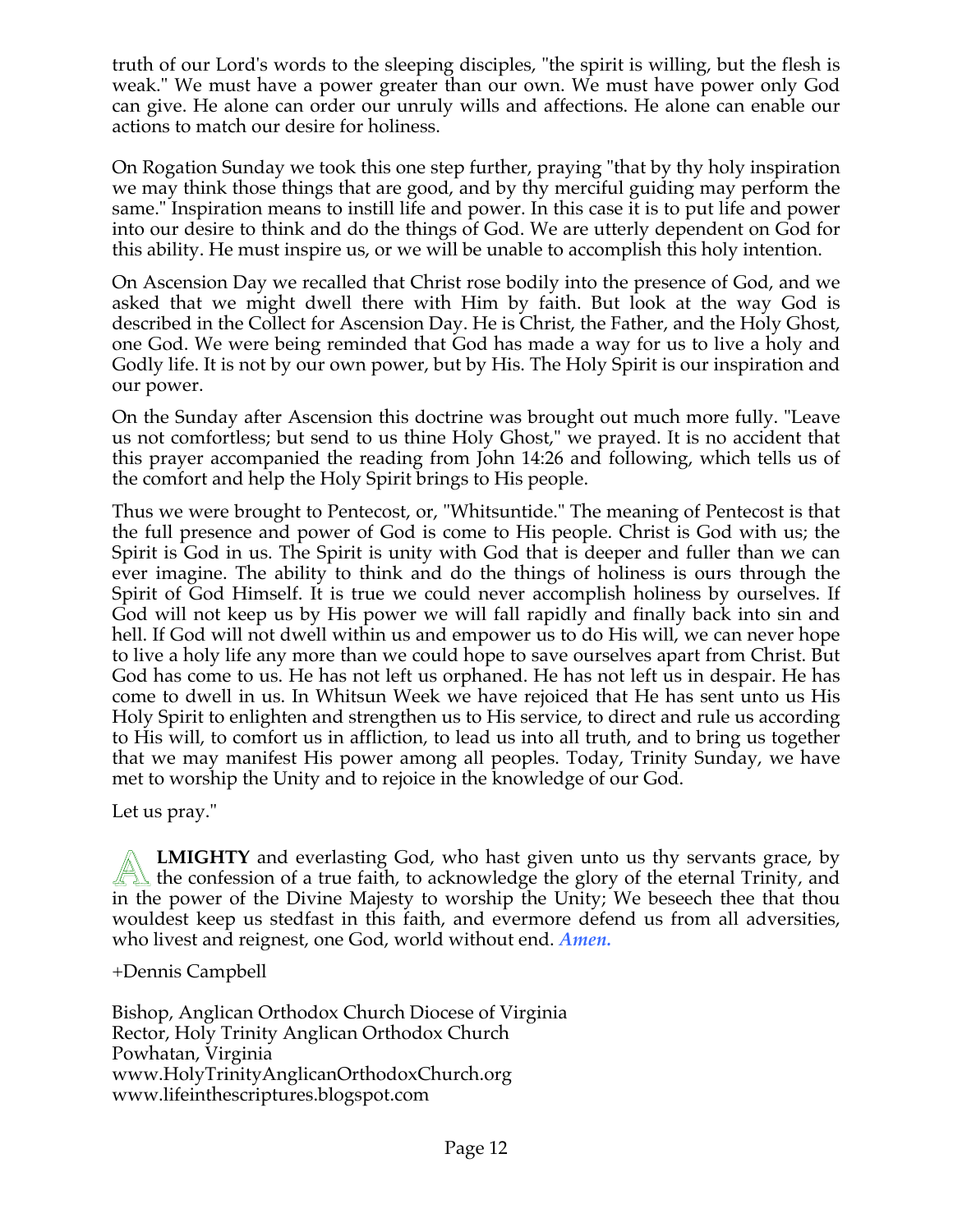### *New Nametags*

We had no new nametags today.

### *After Church Hospitality*

Sadly, no after church snacks. With no fatted dog nut in sight, we set straight off to work after church. Fatted dog nuts next week!

After church goodies providers as currently signed up:

| Date         | Name                                                       |
|--------------|------------------------------------------------------------|
| 3 June 2012  | <b>Opportunity Available - Trinity Sunday</b>              |
| 10 June 2012 | <b>Opportunity Available - First Sunday after Trinity</b>  |
| 17 June 2012 | <b>Opportunity Available - Second Sunday after Trinity</b> |
| 24 June 2012 | <b>Opportunity Available - Third Sunday after Trinity</b>  |
| 1 July 2012  | <b>Opportunity Available - Fourth Sunday after Trinity</b> |

*People in our Prayers* - http://faithfulcenturionprayerteam.blogspot.com/

### **Why? Prayer is an extremely important activity.**

It is not that God knows not our needs, for He surely does. Yet, Jesus commanded us to ask God for those same needs. In addition to the obvious of asking God for help, offering thanksgiving and the like, prayer helps us focus our thoughts on how we might do God's work.

The Prayer Team of the Church of the Faithful Centurion was established to help our members and fellow Christians pray for those in need and to give thanks as well for the blessings we have been granted.

### **Who can be on the list? Do I have to be a member of the Church of the Faithful Centurion to be prayed for?**

No! The only qualification to be on the list is that you want our prayer team to pray for you. We are Christians and are happy to pray for you, no matter who you are. If you want help from God, you are our kind of people.

#### **What is the commitment from the prayer team?**

Each member of the team will pray for the desired outcome at last once per day.

#### **How do I get myself or someone else on the prayer list?**

You can email one of the prayer team leaders: Jack - jack@faithfulcenturion.org or Dru dru@ faithfulcenturion.org, or call the church office at (619) 659-3608 or fill out a prayer card at church.

#### **What should I ask for?**

Depends on what you want. Some people merely want God to be asked to heal their ills and be mentioned by their first name, others want a specific outcome and / or have more of their personal information known to the team. Ask for what you want. It is your desire and need for prayer the team is attempting to meet. For typical examples, see the list below.

#### **Updating the Team**

If you are on our prayer list, or if you have submitted a person that you have asked us to pray for, please update one of the team members or Hap in person, by telephone or email. It helps to be able to pray specifically for these individuals including their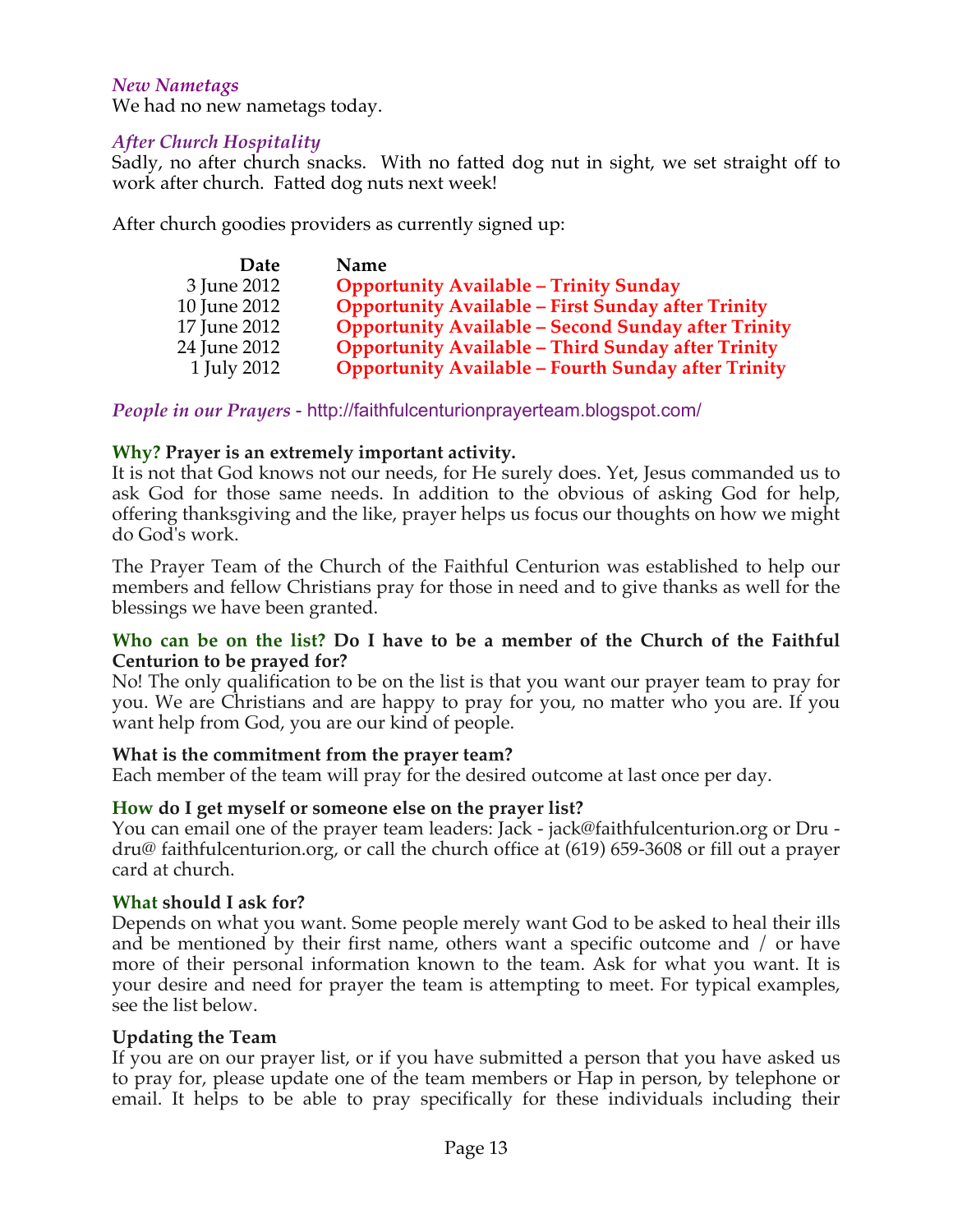specific needs; plus if they get better, it is nice to give thanks!

Please note that on the yellow (maybe green or orange if you get an old one) cards at church, you can ask that those to be prayed for have their names disseminated to the prayer team. Those names will be said in church and appear here. Or, you can ask that their names and purpose be kept confidential, then only Hap will know to pray for them.

### *Prayer List Notice – If you have someone on the prayer list and their needs have changed, please let us know. We'd like to update our prayers to reflect the need and most important to give thanks!*

## *Travel*

*Mona Mukerji* traveled from England to Pakistan recently, in order to commemorate the opening of a church she and her extended family had built in the town of Stunzabad, Pakistan, a very volatile area. Also, Mona's brother was a very, very renowned priest or bishop, in Lahore until he passed away. This family is heavily involved in uplifting Christians in Pakistan; as we know, they have their work cut out for them. God bless them and keep them safe.

## *Move*

- *Ryan Hopkins* has moved to Dillsburg, Pennsylvania, to study Dressage Riding through June 2013. Please pray for God's guidance in his life as he works and studies.
- *The Thomas Family* is on a short tour assignment in Guam through August 2013. Please pray for the assignment to continue to go well for Kurt and for Mary and the kids to make new friends. In particular pray that Kristyna and Mitchell will develop good friends and school mates there so as to further their development as both Christians and citizens. Things seem to be going well where the sun rises on the United States, so keep praying! Give thanks and ask for continued good developments.

## *Birthday*

Laurel Bessesen celebrated her 89<sup>th</sup> birthday on 26 April 2012.

## *Homebound or Infirm*

*Sara's mother* is in a state of deteriorating health, both physically and mentally. On 30 January 2012, she broke her hip and had a partial hip replacement. She is not doing well. Please pray for peace of mind for her and the ability for both Sara and her mother to put their cares and worries on God's shoulders so they can deal with the many problems involved.

## *Departed*

*Alice Berry* passed away 24 May 2012, after a hard fought battle with cancer. Please give thanks for her life here and pray for comfort for her husband Larry and their family who remain behind, pray that they can look to the Lord for comfort during this very hard time.

## *In need of a miracle or understanding of God's Plan*

*Todd* and *Kenny* have both been fighting osteocarcinoma for over five years and have been told their time here on earth is nearing its end, absent a miracle from God. Both are ready to go home and leave the pain, but would like to stay. Please pray for them and their families.

# *Healing*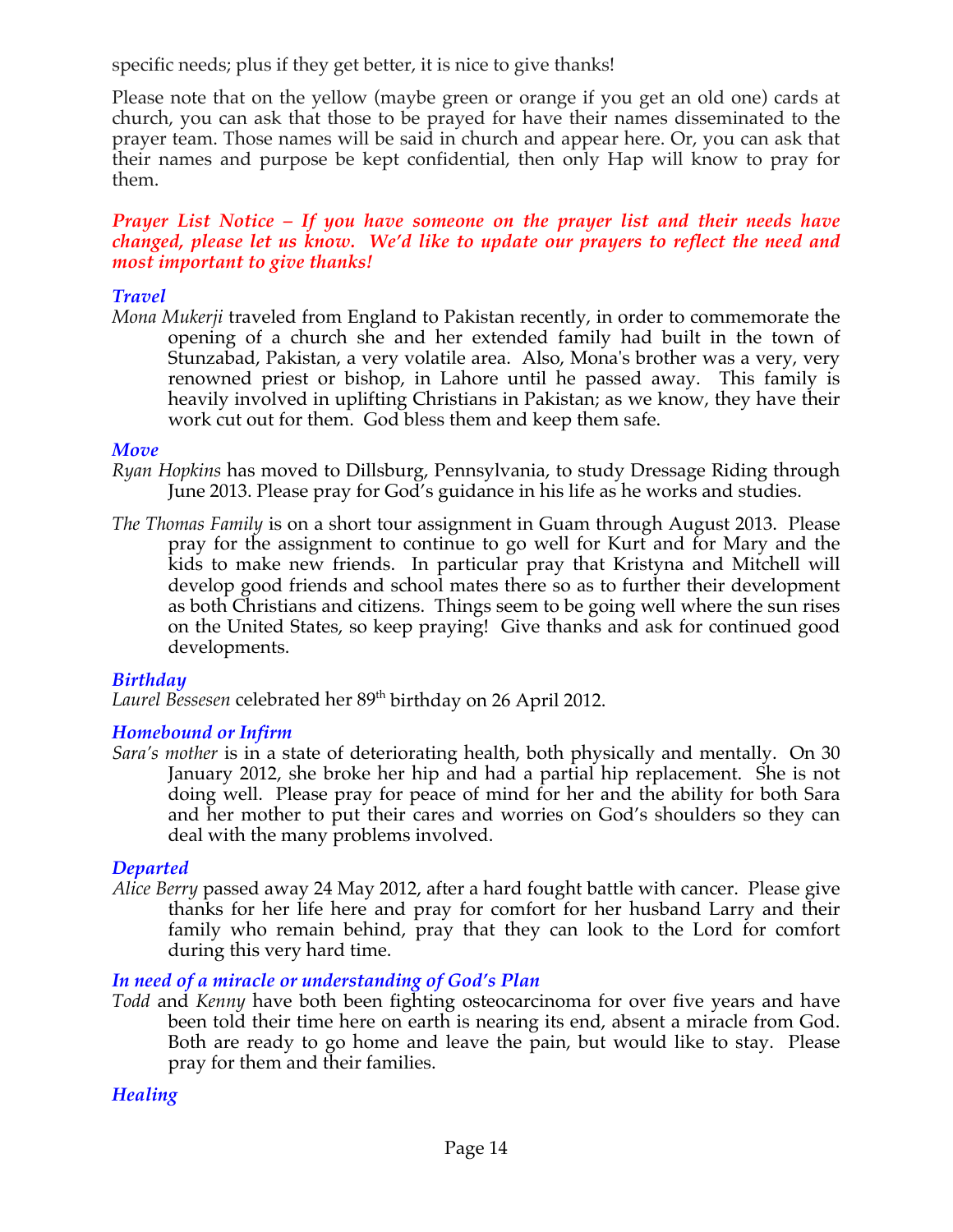- *Gil Garcia* had surgery at the VA hospital in Long Beach. The surgery was successful, they are predicting a 12 week recovery time. Please pray for a rapid recovery for Gil, as well as peace of mind for Gil, his wife Mary and their family.
- *Sylvia Lee,* Sandra Lee's mother, has progressive lumbar stenosis and sciatica, which is causing increasing pain in her back and weakness in her legs. Sylvia has already had mobility issues because of the strokes she had almost 20 years ago. She uses a wheelchair and walker as it is. Various pain pills and injections have not helped, so now it is time for a consultation with a surgeon. If this continues and Sylvia gets to the point where she can't walk or even stand, they will have to face moving out of the house they've lived in for 45 years. Please pray for strength, healing and easing of pain for Sylvia and her family's continued faith and in God as the Great Physician. They pray for help to listen to God's voice and guidance through this journey together.
- *Sara Simmons* sustained a fractured right knee as the result of a fall on a slate patio. She is now in a leg brace, but is still challenged for mobility. Please pray for patience for Sara and her husband Bill, as well as rapid and complete healing.
- *Kay Denton* (Mrs. Kay) got a blood clot, which affected two of her fingers. She underwent an angiogram which seemingly had the desired result and the Eveready Bunny rebounded once again. Please pray a prayer of thanksgiving for the positive outcome and pray for continued peace of mind for Mrs. Kay and her family. Give thanks for her trust in the Lord and her positive attitude.
- *Izaiah Urista (4*) has a brain tumor. He was playing with his older sister, Jade, at McDonald's when she noticed he wasn't using his right side to climb, etc. Jade took her brother to their mother after which they realized he couldn't lift his arm. They took him to the hospital where it was discovered he has a brain tumor. He will undergo about 18 months of chemo to see if the tumor will shrink. At this point they do not think they can do anything else for him. Please pray for strength and guidance for Izaiah and his entire family, as well as provide guidance for medical treatment team.
- *James L. Cavanah* had surgery the afternoon of 10 February 2012, to remove two small but cancerous tumors. James is a minister with the AOC in Savannah, Georgia. Please pray for his recovery and remission from the cancer. Give thanks for the surgery and pray for both him and his family to allow God to carry their worries while he recovers.
- *Bill Aitken* had a third abdominal surgery on 22 November 2011. This time the tumor was removed. Bill is having difficulty keeping the doctor's instructions, please pray for help for him to do so. Please pray that Bill might turn his heart outward to help those around him, as well as live a long and healthy life to the honor and glory of God. Pray also for peace of mind for Bill and his wife Sara.
- *Dotty Valkenaar* had successful surgery for a shoulder ligament problem on 28 February 2012. Physical therapy seems to be working, but is painful. Please pray for continued recovery and peace of mind through trust in God for Dotty and Lew, her husband, as well as their entire family.
- *Morris Martin, 91,* has had multiple bouts of pneumonia and lost his ability to swallow; he is still trying to regain his ability to swallow. Morris is back in the nursing home and gaining strength. Right now, the biggest trouble seems to be regulating his blood sugar, but otherwise he is doing very well gaining strength. He has a great attitude and trust in God. Pray for continued gain of strength and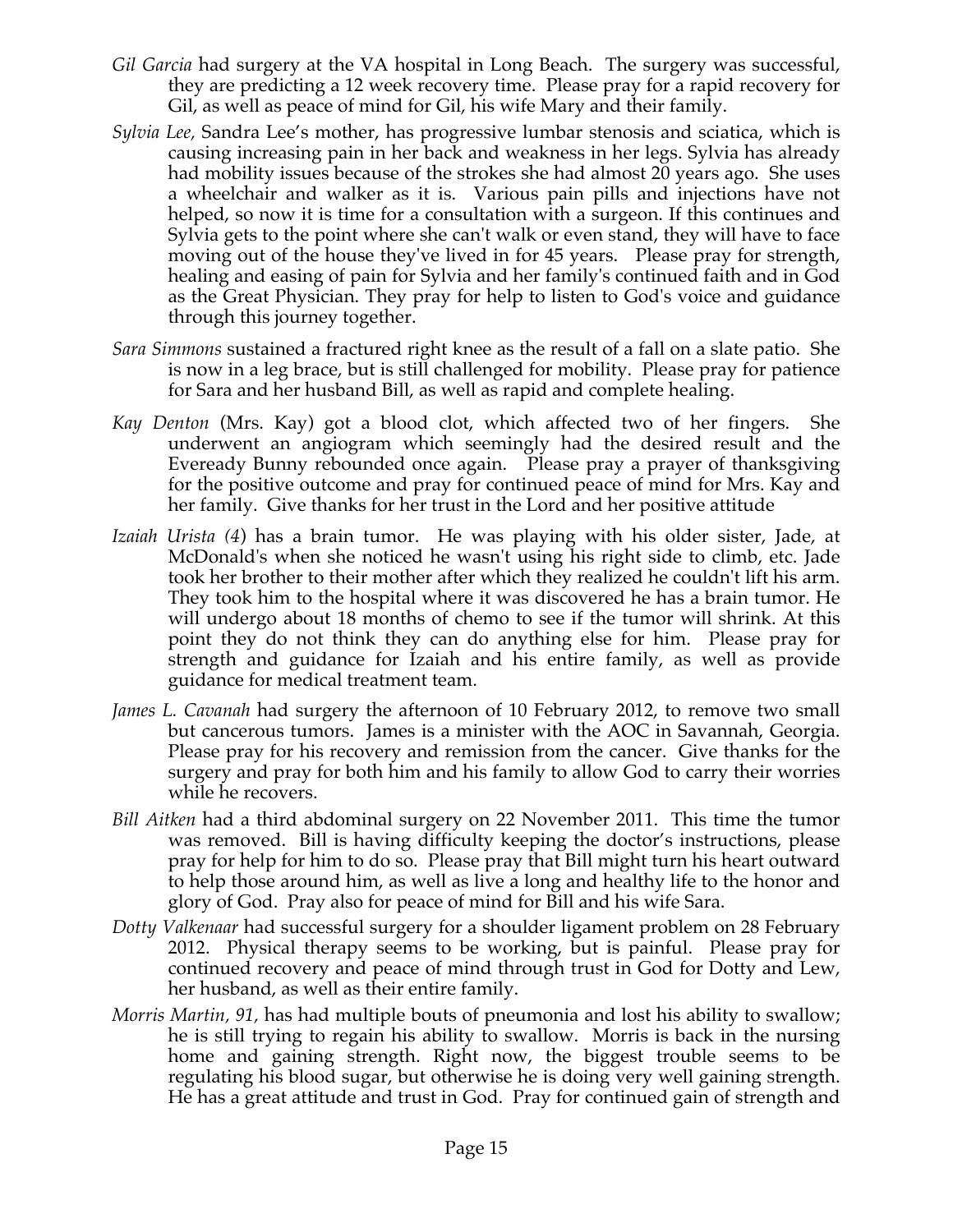peace of mind for Morris and his family, in particular his son Paul. Pray for his trust in our Lord and for both him and his family to let God carry their worries while he recovers.

- *Steve Sundberg* had a heart attack after Easter. After some time, the medical team treating him decided he was not a candidate for stents and a five-way heart bypass was performed the week of 6 June 2011. Please pray for his complete recovery and for his three children and family who are very worried about him, pray also for his trust in our Lord and for both him and his family to let God carry their worries while he recovers.
- *Matt Alcantara*, age 15, has Osteosarcoma (bone cancer), a very rare and often lethal form of cancer with limited treatment options. This is a disease that is about 90 percent fatal in a couple of years. He has no hip joint on one side, but he walks and swims! Courage? Guts? You bet! Matt just came back from his what is now every four month bone scan – CLEAN! Thanks be to God for the way things have gone. Thanks also for the great faith of Matt and his entire family. Their faith and trust is a wonderful example for each and every one of us. But, now is not the time to stop praying. Actually, it never is the time to stop praying!
- *Judith Clingwall*, is afflicted with Multiple Sclerosis (MS). She is currently in Laurel Place, an extended care facility in Surrey, British Columbia. Judith's condition has worsened recently. She is no longer able to stand, in fact she has a lot of trouble sitting upright. Judith is depressed and wants to go home to watch her birds, which given everything seems unlikely at present. Please pray for her to take an active part in her own life, for her strength, peace of mind, trust in God and remission of the disease so she might return home to her family. Pray also for strength for her husband Martin as he deals with all the problems and stress of Judith's situation.
- *Becky Madden* is paralyzed from the neck down as the result of a tragic shooting accident. Her husband is doing his best to take care of her; it is hard and he is learning the best he can. Please pray for further recovery for Becky, as well as strength and guidance for her husband.
- *Betty Macauley,* Tim's mom, fell and cracked her hip. The surgeons were able to put a pin in the hip. She made it home after a week of rehabilitation, which is a good sign. She is now walking with the aid of a walker around the house and wheelchair when out side of house. Tim says she is tough and hanging in there, considering she will be 92 in June. Tim will be heading up to see her for a few days in April. Please pray for her rapid recovery and for a good attitude and most important for trust in God to keep her moving while she is here.
- *Lauralee* underwent a lumpectomy on Friday after Thanksgiving. A further anomaly has been discovered and she had additional preventative radiation treatment. Please pray for a complete remission of the cancer. Pray also Lauralee will maintain her great attitude and trust in God.
- *Vince (age 15),* reoccurrence of Osteosarcoma, recent testing found a nickel sized tumor in his lungs. The doctors are consulting with a specialist in Houston. Please pray for guidance for the medical team and for peace of mind for Vince and his family.
- *Obra Gray* continues to take day by day. Please continue to keep Obra in your prayers, and give him the strength of knowing the Lord is with him and will never forsake him. Obra needs security of what lies ahead of him, and only the Lord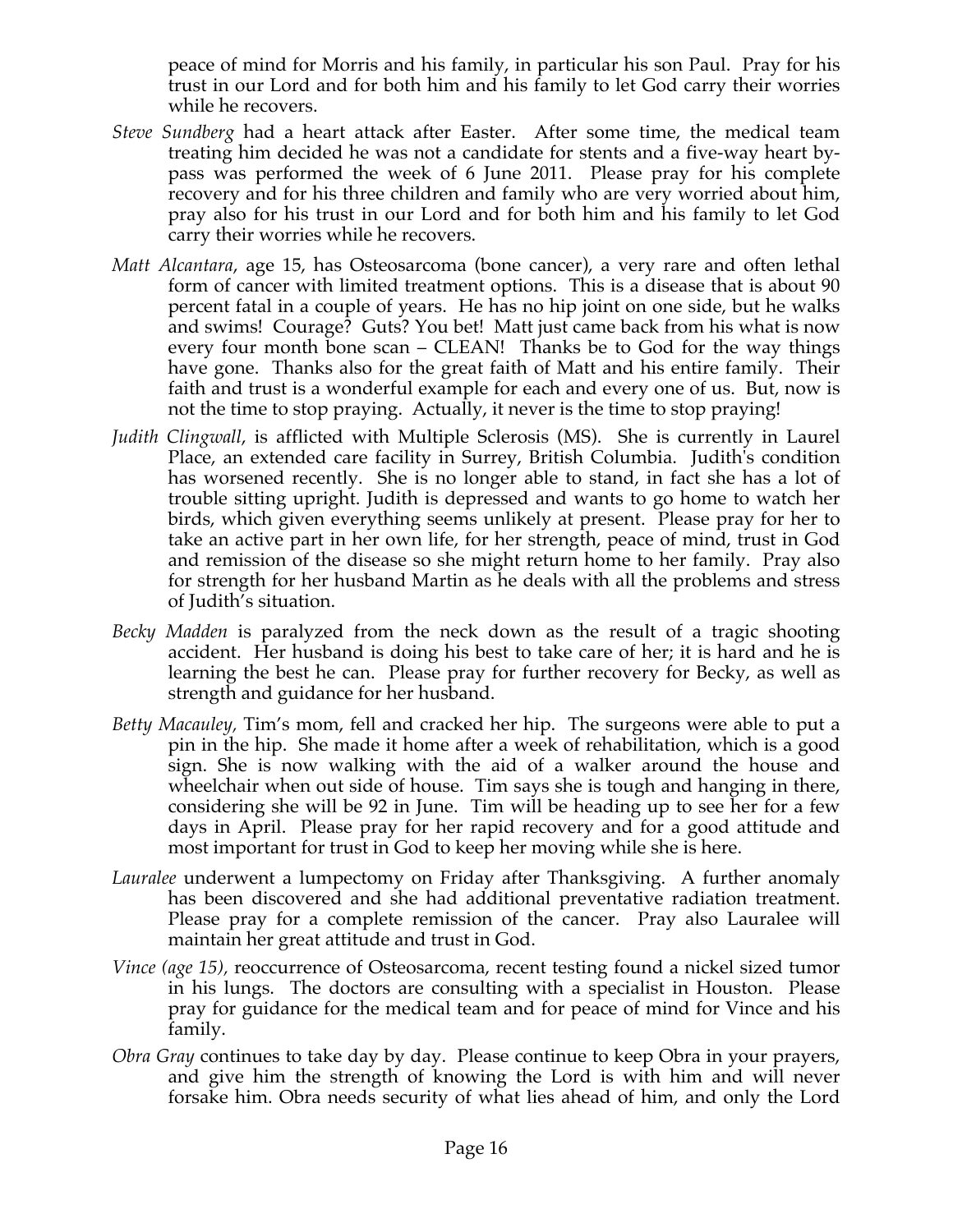can grant the solace to answer his prayer.

# *Guidance*

*Sara* asks that you pray for guidance for her as she deals with the stresses of her family and life. Pray that she can separate those things which she can affect from those things which she cannot and give her grace to accept that she cannot do everything and can only change those things within her control.

*Jacquie* to open her heart to God and accept His Love and Grace.

*Hap* and *Ryan* both ask you to pray they might be able to trust God will help them make the right decisions at the right time and not to worry uselessly, to change those things they can change, accept those things they cannot change, sleep well to be able to do the correct things with a clear head and that they will open their hearts to the Holy Ghost.

# *Armed Forces & Contractors*

Airman Donny Patton (Kadena AB, Japan), Jordan (USMC – 29 Palms), Trevor (USAF - KC-10 Boom Operator), Trevor (USN – Whidbey Island, EF-18 Pilot), Kurt Thomas (USN – Guam)

## *Persecuted*

Around the world, Christians are under attack, not only in the Muslim world, but from Hindus and others in India. Also, they are under continual attack in the name of "Separation of Church and State" in the western world, as it becomes actively atheist or pro-devil buddy. Please pray for God's guidance and protection for all persecuted Christians and those around them.

## *Thanksgiving*

*Ryan and David Hopkins* give thanks for safe travel to Dillsburg, Pennsylvania.

# *Various Special Requests*

- We ask that you pray, please ask God that the Holy Ghost might give you insight into how you might make the lives of your friends and family better. Remember helping others is not just those who you don't know!
- Please join us in praying that the *Free Teen Guitar Class* will be continue to be an opportunity for God to work in the lives of the kids and their families. Please ask God to guide the class to new opportunities to make Him known to others. Help us to let the love of our Lord shine through us into their lives, putting Him first, so that He might enter in to their hearts and lives.

# *Question that only you can ask*

What would you like to know about our history, what we believe, what we do or how we operate? Hap is looking for material for the continuing education class and *Thought for the Day* material. Help us help you. Please send your question to Hap so we all can get an answer. Just because you don't know the answer to your question doesn't mean you are the only one who doesn't know. But, if you don't ask, no one will know.

# *I'd like to get a different point across or announce something*

If you have a different point of view, I would be happy to give you room to get your point across. While this publication is my perspective on events, I recognize not everyone may agree and that some people would like to express their own opinion. If you want to write something, please forward your item to Hap (with a note as to whether or not you would like editing help) to: hap@faithfulcenturion.org.